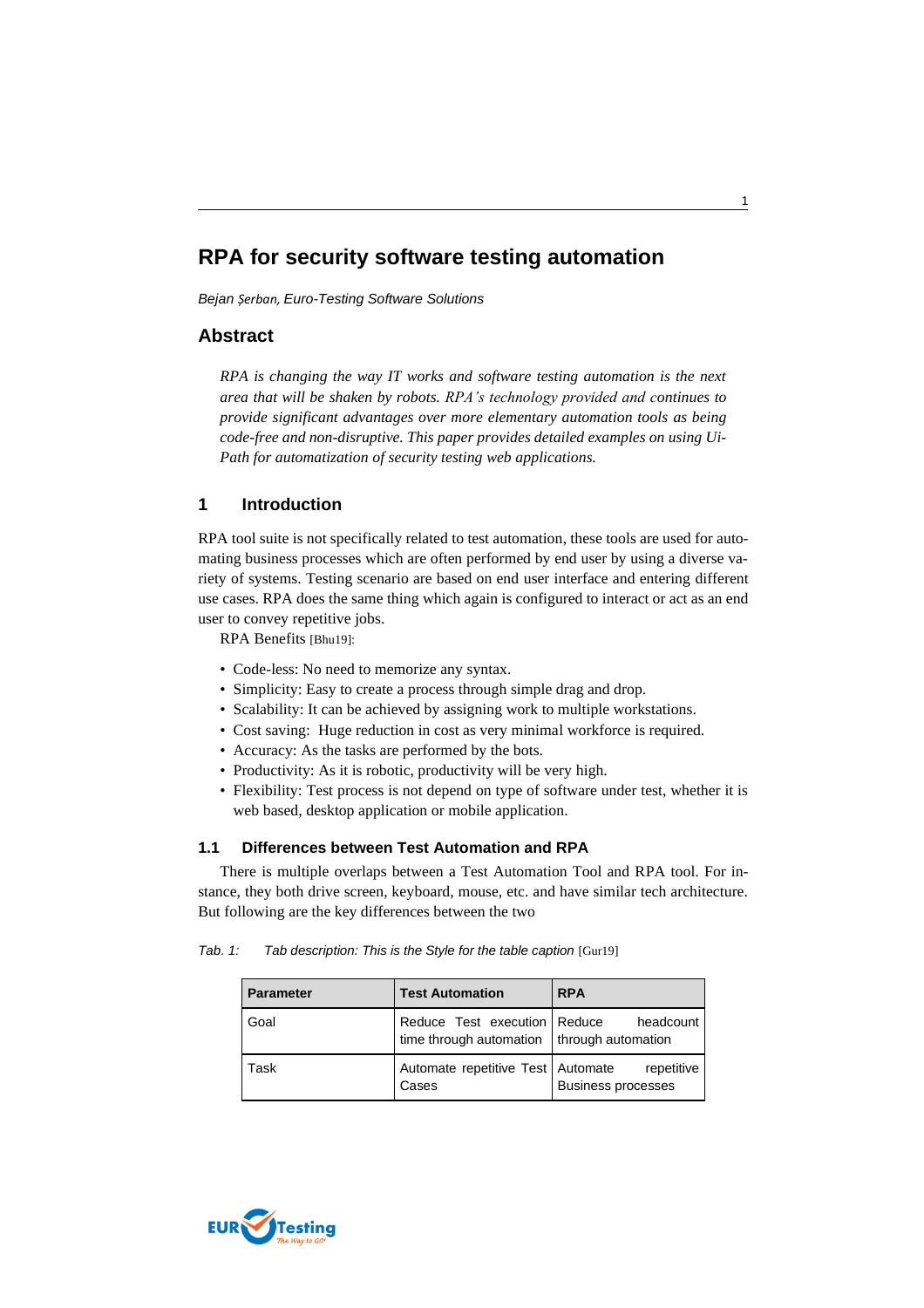| Coding         | Wizard-driven, and cod-<br>Coding knowledge<br>$re-1$<br>quired to create Test<br>ing knowledge not re-<br>Scripts<br>quired |                                                                                     |  |  |
|----------------|------------------------------------------------------------------------------------------------------------------------------|-------------------------------------------------------------------------------------|--|--|
| Tech Approach  | Supports limited software<br>environment. Example:<br>Selenium can<br>support<br>only web applications.                      | Supports a wide array of<br>software environments                                   |  |  |
| Example        | Test cases are<br>auto-<br>mated                                                                                             | Data entry, forms, loan<br>processing, is<br>auto-<br>mated                         |  |  |
| Application    | Test Automation can be l<br>run on QA, Production,<br>Performance, UAT envi-<br>ronments                                     | RPA is usually run only<br>on production environ-<br>ments                          |  |  |
| Implementation | It can automate a prod-<br>uct.                                                                                              | It can automate a prod-<br>uct as well as a service.                                |  |  |
| Users          | Limited to technical us-<br>ers.                                                                                             | Can be used across the<br>board by all stakehold-<br>ers.                           |  |  |
| Role           | Acts as a virtual assis-<br>tant.                                                                                            | Acts as a virtual work-<br>force.                                                   |  |  |
| AI             | Can execute only what is<br>coded.                                                                                           | Many RPA tools come<br>with an AI engine can<br>process information like<br>a human |  |  |

#### **1.2 Reversing The Testing Pyramid**

RPA tools are challenging the model of the testing pyramid by enabling business focussed GUI (graphical user interface) automation both on-demand and scheduled in nightly builds. RPA solves challenges of GUI automation such as testing if an icon was highlighted or not, or CSS elements having locations other than previously specified. [Ott19]

In one project described in [Ott19] was found that RPA scripts were highly effective for a regression test suite, for test scenarios with many variations and for managing test data. They could build RPA building blocks that reduced 40 clicks to one "shared function" that could then be parameterized based on the specific test case. Compared to previous testing with no RPA tool, the tests were faster to run and prepare already for the second run. Usually, a rule-of-thumb has been that the tests should run 4 times before break even. Tests with many variations saved time within the first execution using RPA

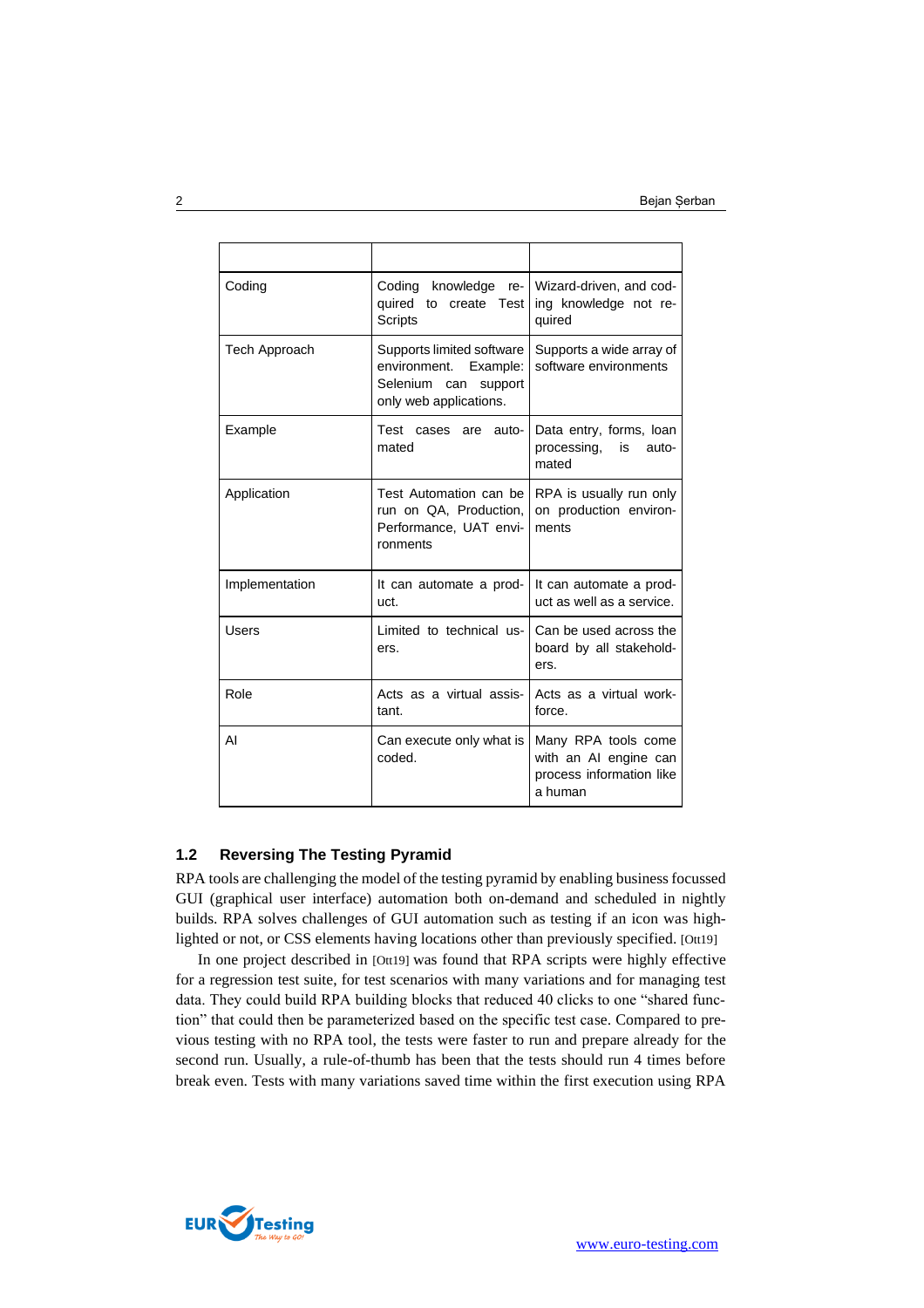as compared to having a business subject matter experts run the execution of the test again.

In this paper, we first explain the experimental environment used to validate that RPA tools can be used in automating security testing[Dou10] following a blackbox approach, similar to other Dynamic Application Security Testing (DAST) tools. We then described the process design for each test we implemented and presented the results we obtained by using the implemented testing processes on two web applications.

Section 2 explain the experimental setup, while Section 3 presents the process design. We present our results in Section 4 and conclude in Section 5 .

#### **2 Experimental Evironment**

Our objective was to implement an automated security testing framework based on RPA and assess the required knowledge, ease of use and effectivnes. In order to validate this objective we set-up an experimental environment based on DVWA, XVWA and UiPath REFramework.

Damn Vulnerable Web Application (DVWA) is a PHP/MySQL web application that has already baked common security vulnerabilities, with various level of difficulty. One of its goals is to be an aid for security professionals to test their tools. [Dew12]

DVWA embeds several vulnerabilities, notably vulnerabilities of the kind SQL Injection and Blind SQL Injection, and Reflected and Stored XSS. These vulnerabilities are commonly used to attack current Web applications [Tak08] . Each vulnerability has a dedicated menu item leading to a dedicated page. DVWA also embeds three security levels: low, medium, and high. Each level carries different security protections: the lowest level has no protection at all, the medium level is a refined version but is still quite vulnerable, and the highest level is a properly secured version. Users can choose which level they want to work with by specifying it through the application. It is also possible to view and compare the source code of each security level.

XVWA is a badly coded web application written in PHP/MySQL that helps security enthusiasts to learn application security. XVWA is designed to understand following security issues: SQL Injection (Error Based and Blind), OS Command Injection, XPATH Injection, Formula Injection, PHP Object Injection, Unrestricted File Upload, Reflected Cross Site Scripting, Stored Cross Site Scripting, DOM Based Cross Site Scripting, Server Side Request Forgery (Cross Site Port Attacks), File Inclusion, Session Issues, Insecure Direct Object Reference, Missing Functional Level Access Control, Cross Site Request Forgery (CSRF), Cryptography, Unvalidated Redirect & Forwards, Server Side Template Injection. [San17]

Based on [Cla18] and mainly adevantage in "Bot development and core functions", we choosed UiPath as RPA tool, specifficaly using already developed UiPath REFramwework.

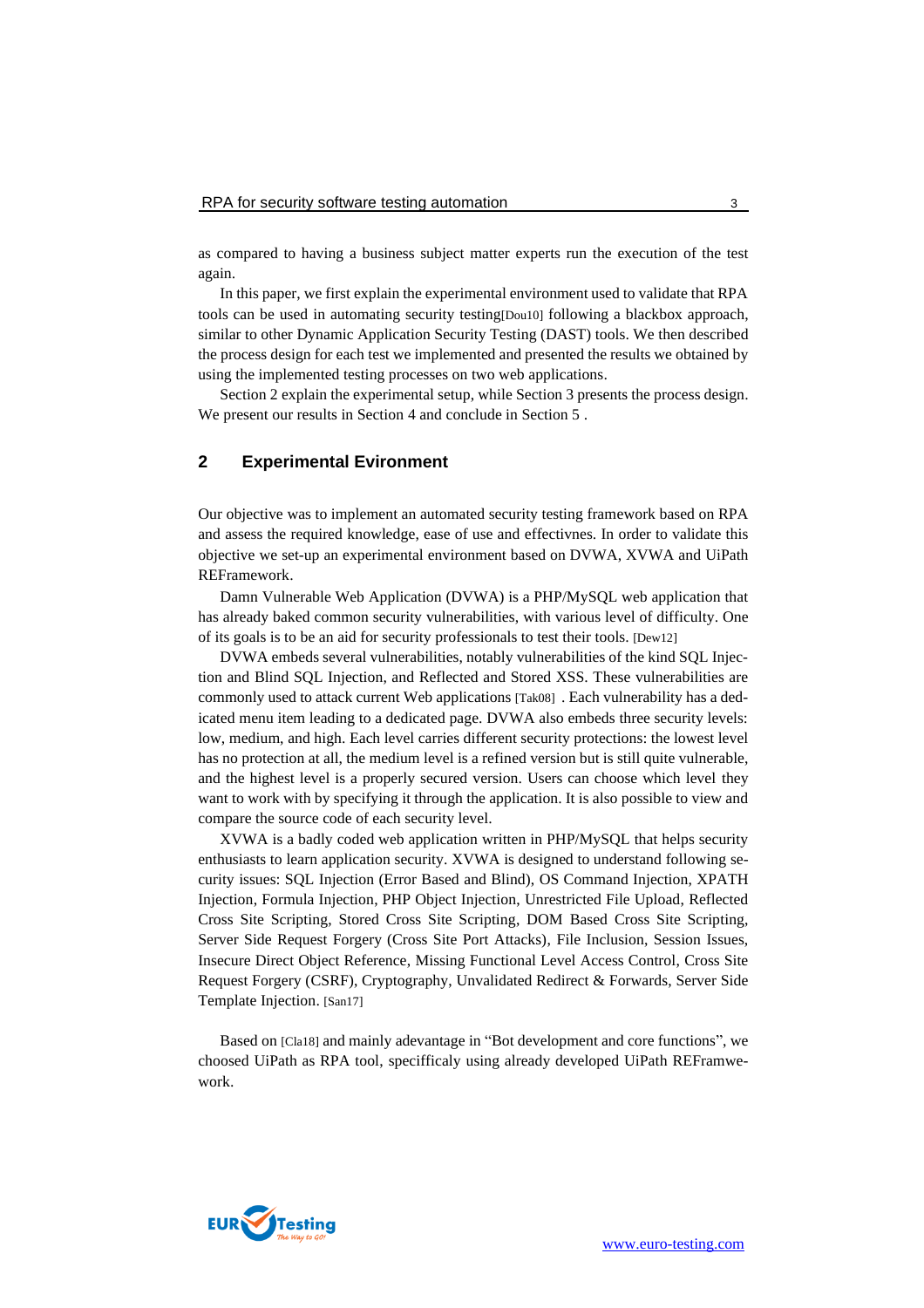#### **UiPath**

UiPath, founded in 2005, is a software company originating from Romania that specializes in RPA. Their flagship product is called UiPath platform. It consists of three components, those being UiPath Studio, UiPath Robot, and UiPath Orchestrator. UiPath Studio is a software that provides configured tools and automation library to develop a robot without coding. Developers can apply VB.NET or C#.NET as a programming language to develop new functions and generate reusable contents for library for their own benefits.

#### **UiPath REFramework**

The framework is meant to be a template that helps the user design processes that offer, at a barebones minimum, a way to store, read, and easily modify project configuration data, a robust exception handling scheme and event logging for all exceptions and relevant transaction information. The main purpose of the framework is to solve a collection of business transactions.

## **3 Process Design**

We designed the following processes that aim to identify some type of security vulnerability:

## **3.1 Command Injection Attack**

The purpose of the command injection attack is to inject and execute commands specified by the attacker in the vulnerable application. In situation like this, the application, which executes unwanted system commands, is like a pseudo system shell, and the attacker may use it as any authorized system user. However, commands are executed with the same privileges and environment as the web service has.



*Fig. 1: Logic diagram of Command Injection testing process*

The robot loads all the payload it has to test from a prepopulated CSV file using special crafter payloads using Commix Project (https://github.com/commixproject/commix), an automated tool used by security researchers in order to test web-based applications with the view to find bugs, errors or vulnerabilities related to command injection attacks. The

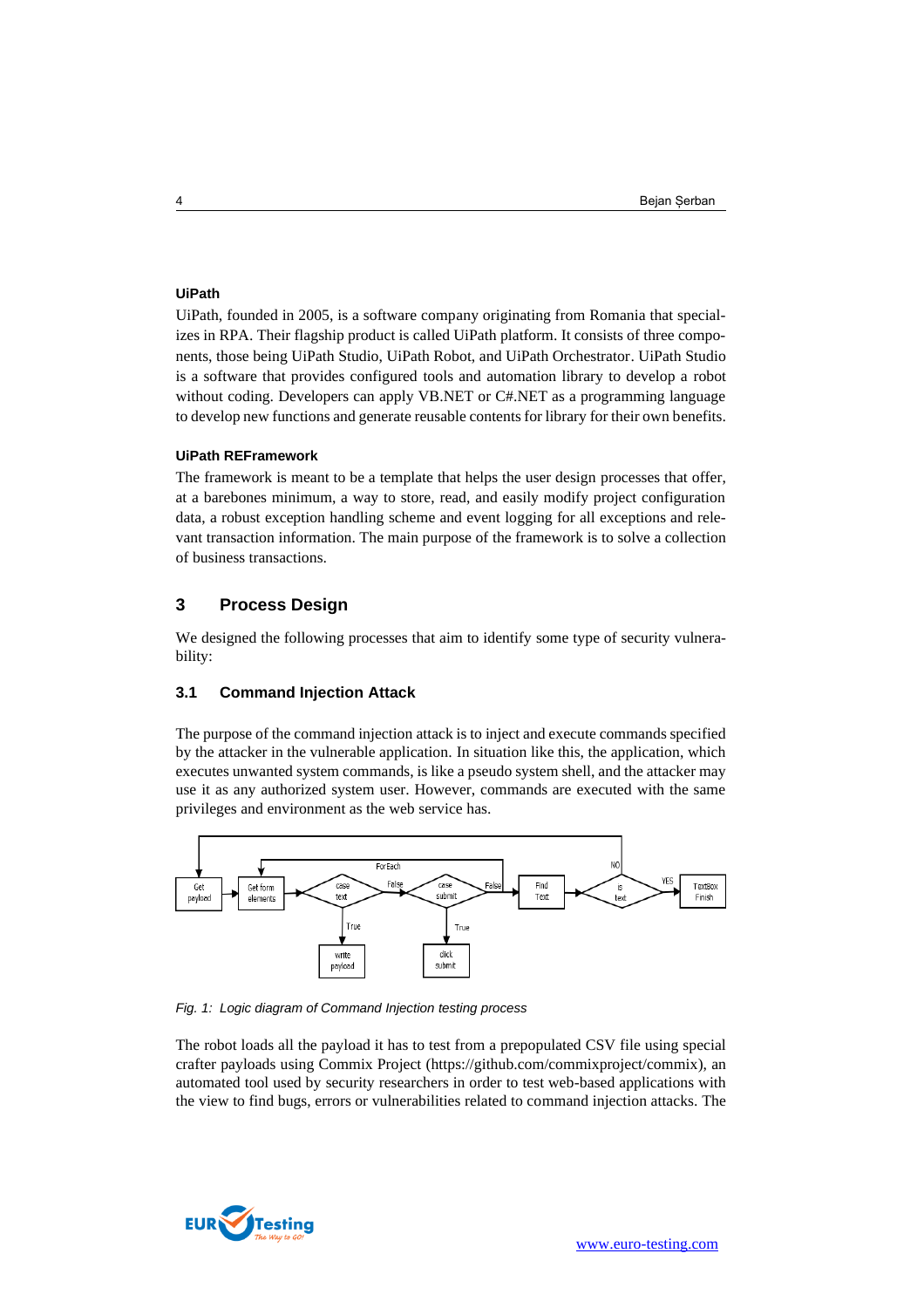CSV has two columns, the first one is the payload and the second one is the output the command will generate in case the attack is succsesfull.

Secondly, the robot identify all the elements of the form in the page and for each payload will do the following stepts:

- in case it finds an UI element with type text it will type into it the payload, else if it finds one with type submit it will click it;
- clicking the submit element will make a request to server, after the new page loads the robot will check if the expected result (second column of the CSV file) is present on the page;
- if it finds the elemnent it will log the result, will pop a message box with the vulnerability it found and it will break the process.

## **3.2 Server Side Request Forgery (SSRF) Attack**

The target application may have functionality for importing data from a URI, publishing data to a URI or otherwise reading data from a URI that can be tampered with. In SSRF, the attacker modifies the calls to this functionality by supplying a completely different URI or by manipulating how URIs are built (path traversal etc.). When the manipulated request goes to the server, the server-side code picks up the manipulated URL and tries to read data to the manipulated URI. By selecting target URIs the attacker may be able to read data from services that are not directly exposed on the internet.



*Fig. 2: Logic diagram of SSRF testing process*

The robot loads all the payload it has to test from a prepopulated CSV file using special crafter payloads using PayloadsAllTheThings GitHub repository (https://github.com/swisskyrepo/PayloadsAllTheThings/tree/master/Server%20Side%20Request%20Forgery).

Secordly, the robot gets the page URI and parse it, removing the value of the parameter and store in a variable the number of words from the page for comparison purposes. For

each payload will do the following:

- request a new URI where the value for the parameter is the payload;
- compare the number of words for the newly requested page with the number of words stored in the variable;

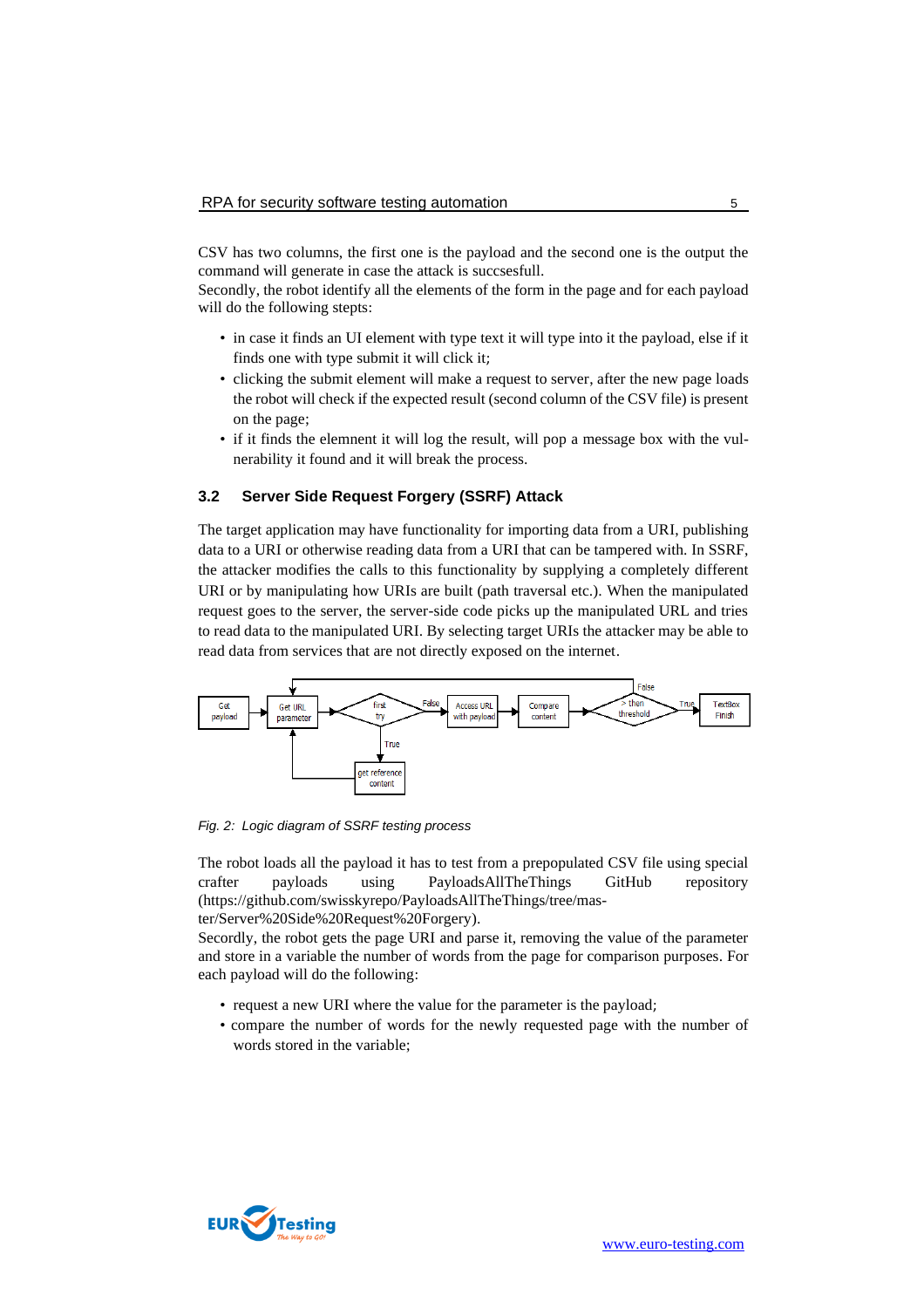• if the number of words from the new page is significantly higher means the access is successful and we could access other content. The robot will log the result, will pop a message box with the vulnerability it found and it will break the process.

## **3.3 Cross-Site Request Forgery (CSRF) Attack**

CSRF is an attack that forces an end user to execute unwanted actions on a web application in which they are currently authenticated. Using social engineering (such as sending a link via email/chat), an attacker may force the users of a web application to execute actions of the attacker's choosing.



*Fig. 3: Logic diagram of CSRF testing process*

Tthe robot identify all the elements of the form in the page and check if any of the item has the type equal to hidden. If no element has this type, the robot will do the following:

- it will generate a new HTML file as a self submitting form with the same elements as the form in the original page as a CSRF proof-of-concept.
- it will start a nginx server that can serve the HTML file generated before;
- it will start a new browser and access the HTML file;
- check if the form action has been performed successfully;
- if the action was been realised it will log the result, will pop a message box with the vulnerability it found and it will break the process.

#### **3.4 File Inclusion Attack**

Some web applications allow the user to specify input that is used directly into file streams or allows the user to upload files to the server. At a later time the web application accesses the user supplied input in the web applications context. If the file chosen to be included is local on the target machine, it is called Local File Inclusion (LFI)



*Fig. 4: Logic diagram of File Inclusion testing process*

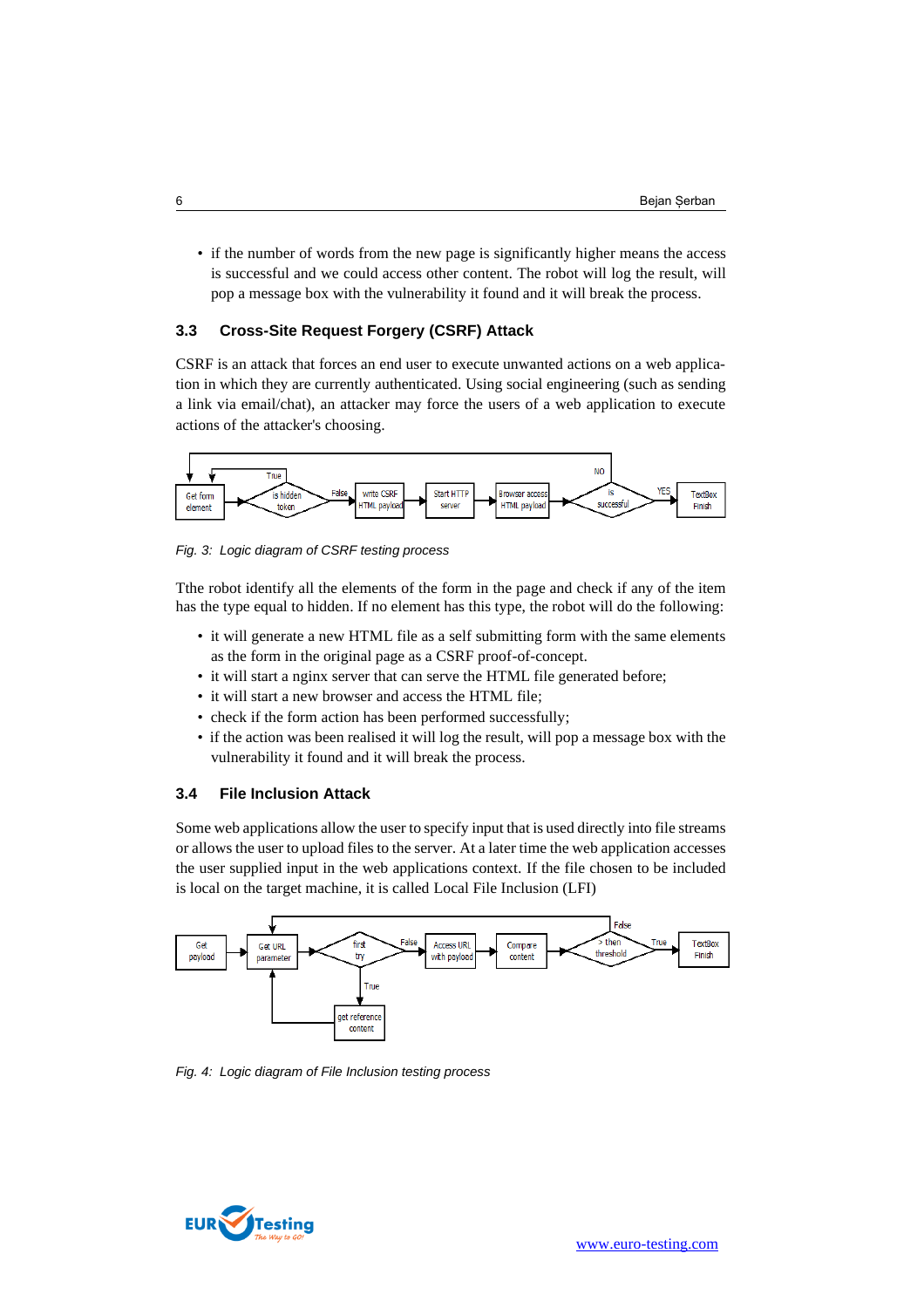Process is very similar with the one used for SSRF testing, big part of the process was reused, the difference is hte CSV file used, in this tests were used payloads specially crafter for LFI attacks from PayloadAllTheThings Github repository (https://github.com/swisskyrepo/PayloadsAllTheThings/tree/master/File%20Inclusion).

#### **3.5 PHP Object Injection Attack**

PHP Object Injection is an application level vulnerability that could allow an attacker to perform different kinds of malicious attacks, such as Code Injection, SQL Injection, Path Traversal and Application Denial of Service, depending on the context. The vulnerability occurs when user-supplied input is not properly sanitized before being passed to the unserialize() PHP function. Since PHP allows object serialization, attackers could pass adhoc serialized strings to a vulnerable unserialize() call, resulting in an arbitrary PHP object(s) injection into the application scope.



*Fig. 5: Logic diagram of Object Injection testing process*

This process was tested only against XVWA, DVWA doesn't have this type of vulnerability. First the robot loads all the payload it has to test from a prepopulated CSV file using special crafter payloads using PayloadsAllTheThings GitHub repository (https://github.com/swisskyrepo/PayloadsAllTheThings/blob/master/Insecure%20Deserialization/PHP.md).

Secordly, the robot gets all the elements in the page with a "href" attribute. For each elemenet will do the following:

- parse the value of the href and get the value of the parameter;
- apply a special crafter regex [\(Listing 1. \)](#page-6-0) to identify PHP objects:

<span id="page-6-0"></span>*Listing 1. PHP Object RegEx*

"^o:\d+:""[a-z0-9\_]+"":\d+:{.\*?}\$"

- if the value pass the regex, we make a request changing the object with each payload from CSV file;
- if it finds the text corresponding to injected object it will log the result, will pop a message box with the vulnerability it found and it will break the process.

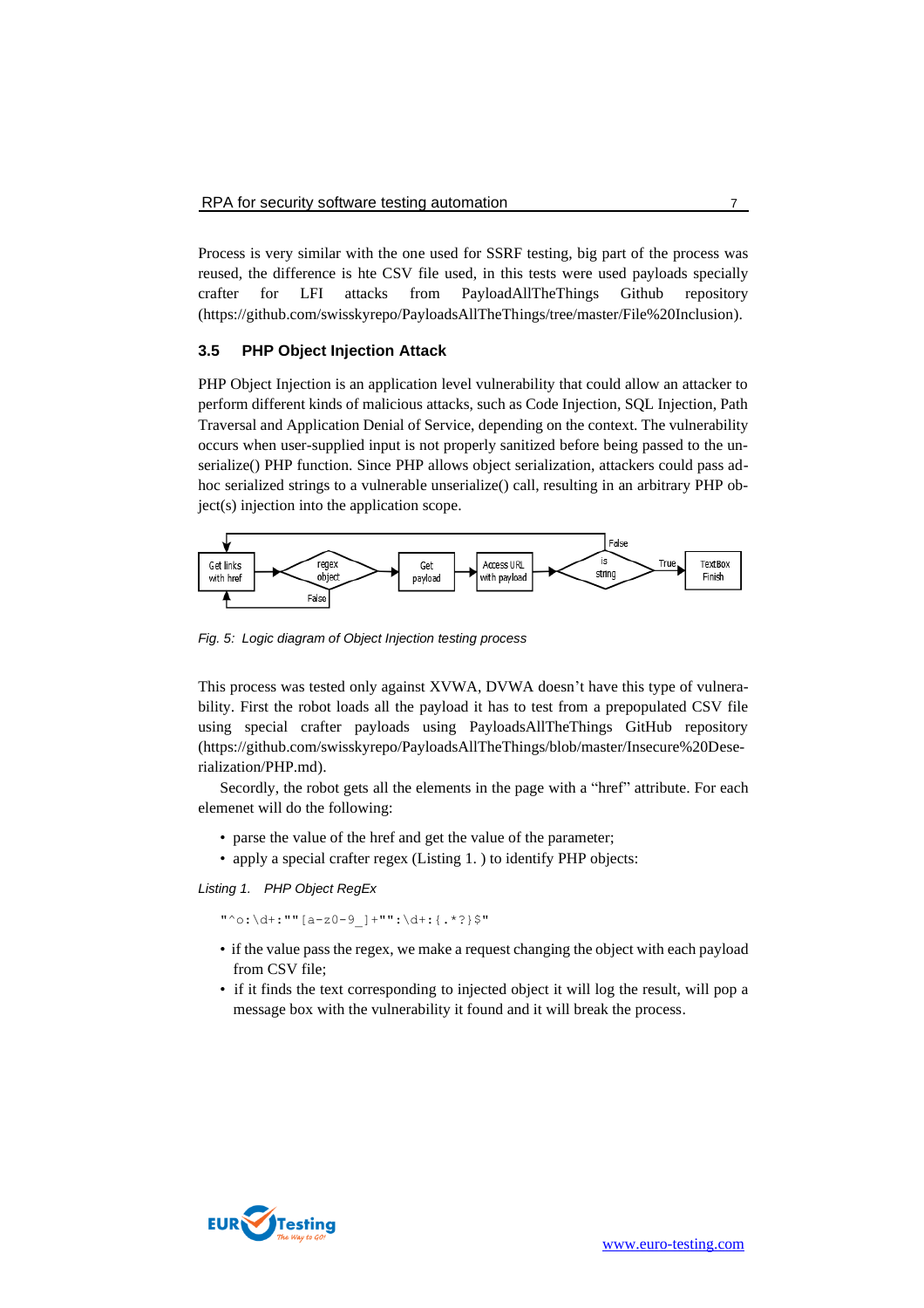#### **3.6 Sql Injection Attack**

A SQL injection attack consists of insertion or "injection" of a SQL query via the input data from the client to the application. A successful SQL injection exploit can read sensitive data from the database, modify database data (insert/update/delete), execute administration operations on the database (such as shutdown the DBMS), recover the content of a given file present on the DBMS file system (load\_file) and in some cases issue commands to the operating system.

When an attacker executes SQL injection attacks, sometimes the server responds with error messages from the database server complaining that the SQL query's syntax is incorrect. Blind SQL injection is identical to normal SQL Injection except that when an attacker attempts to exploit an application, rather then getting a useful error message, they get a generic page specified by the developer instead. This makes exploiting a potential SQL Injection attack more difficult but not impossible. An attacker can still steal data by asking a series of True and False questions through SQL statements, and monitoring how the web application response (valid entry retunred or 404 header set).



*Fig. 6: Logic diagram of SQL Injection testing process*

For both types of SQL injection, the robot loads all the payload it has to test from a prepopulated CSV file using special crafter payloads from SecLists GitHub repository (https://github.com/danielmiessler/SecLists/tree/master/Fuzzing/SQLi).

Secordly, the robot identify all the elements of the form in the page and for each payload will do the following stepts:

- in case it finds a dropdown element will inject the JS script from [Listing 2. t](#page-8-0)hat adds another entry in the list equals with the payload from the CSV file and it will selected the newly added value;
- in case it finds an UI element with type text it will type into it the payload, else if it finds one with type submit it will click it;
- clicking the submit element will make a request to server, after the new page loads the robot will check if exploit was successful:

**SQL injection** will compare the word count from the initial request with the one after the test and if the new value is significantly higher it mark the vulnerability;

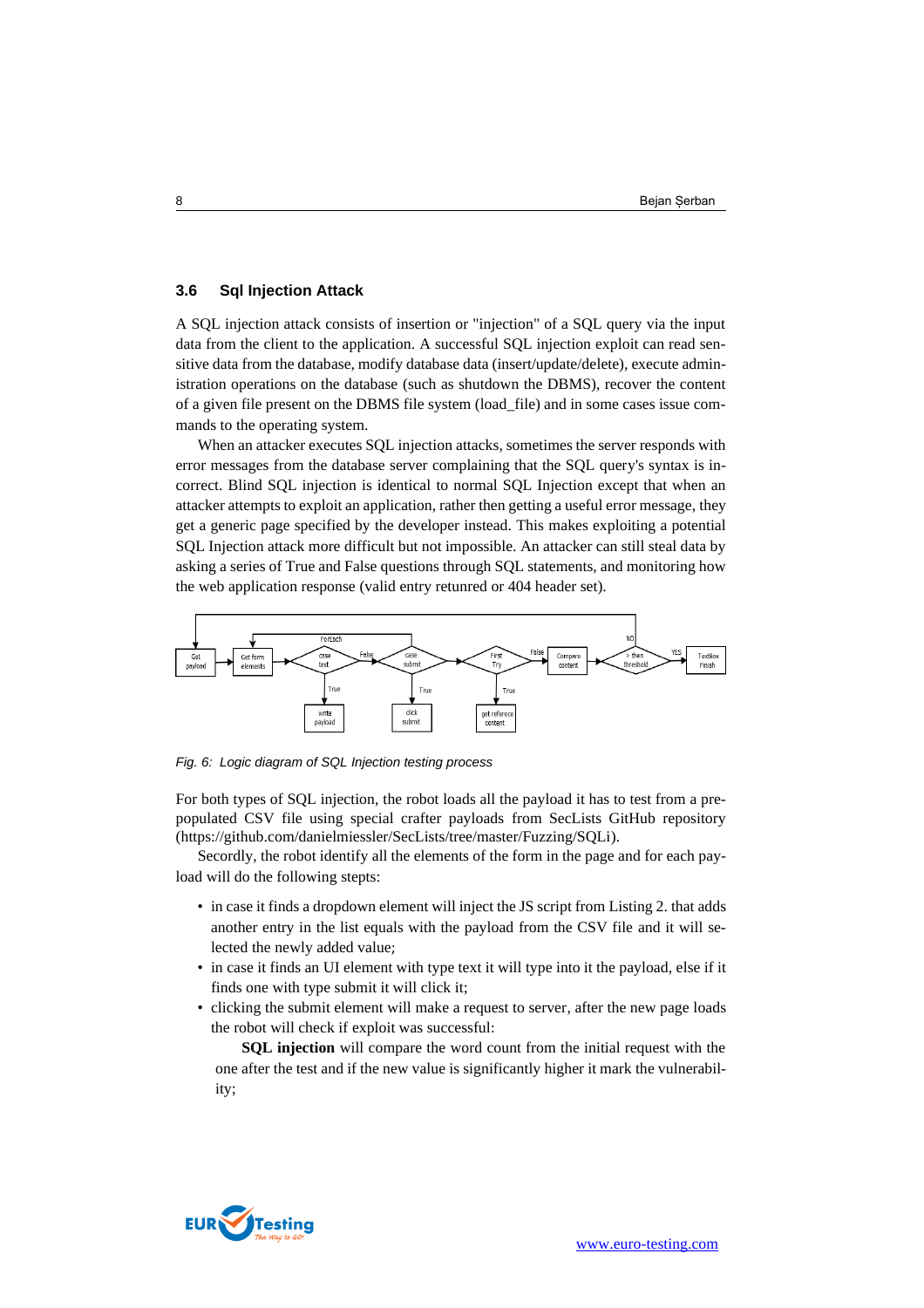**Blind SQL** injection will compare the time needed to load the new page, in case the page loads in more than 2500ms it mark the vulnerability;

• if the vulnerability is marked it will log the result, will pop a message box with the vulnerability it found and it will break the process.

<span id="page-8-0"></span>*Listing 2. JS script used to inject a new element in a drop down list*

```
function (element, input) {
  var option = document.createElement("option");
  option.text = input;
   element.add(option, element[0]);
  element.value = input;
}
```
## **3.7 Cross-site Scripting (XSS) Attack**

"Cross-Site Scripting (XSS)" attacks are a type of injection problem, in which malicious scripts are injected into the otherwise benign and trusted web sites. We implemented three similar processes that target the following types of XSS:

- 1. **Reflected XSS.** the malicious code is not stored in the remote web application, in order to trigger this vulnerability it requires some social engineering (such as a link via email/chat).
- 2. **Stored XSS**. The XSS is stored in the database. The XSS is permanent, until the database is reset or the payload is manually deleted..
- 3. **DOM XSS.** DOM Based XSS is a special case of reflected XSS where the JavaScript is hidden in the URL and pulled out by JavaScript in the page while it is rendering rather than being embedded in the page when it is served.



*Fig. 7: Logic diagram of XSS testing process*

The structure for all tree processes is similar with small changes. First the robot loads all the payload it has to test from a prepopulated CSV file using special crafter payloads from SecLists GitHub repository (https://github.com/danielmiessler/SecLists/tree/master/Fuzzing/XSS).

For reflected and stored XSS the robot gets the UI elements from the page and in case it finds an UI element with type text it will type into it the payload, else if it finds one with type submit it will click it. For DOM XSS the robot gets the page URL and parse it and replace the value of the parameter with the payload.

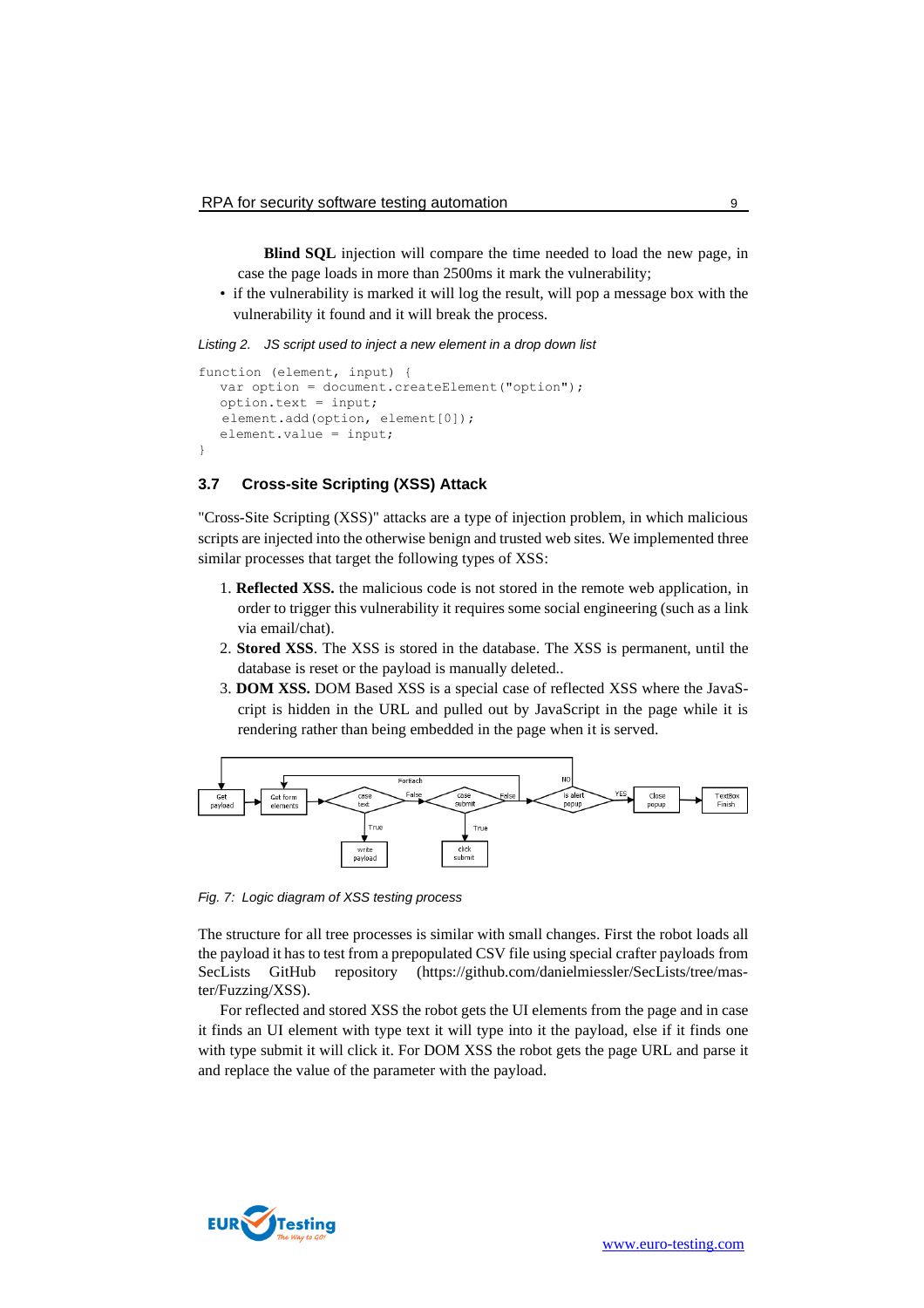To check if the payload was successful, the robot check if a new alert textbox exists. For stored XSS first it will request again the page where the payload is stored.If a new alert box is present, the robot closes it and will log the result, will pop a message box with the vulnerability it found and it will break the process.

#### **4 Results**

Overall we managed to develop the framework in five days, without any prior knowledge of RPA and we successfully tested using both DVWA and XVWA. Our results are presented i[n Tab. 2:](#page-9-0)

| Vulnerability              | <b>DVWA - low</b> | <b>DVWA - medium</b> | DVWA - high | <b>XVWA</b> |
|----------------------------|-------------------|----------------------|-------------|-------------|
| Command Injection          | yes               | yes                  | yes         | yes         |
| <b>SSRF</b>                | yes               | no                   | no          | yes         |
| <b>CSRF</b>                | yes               | yes                  | no          | yes         |
| File Inclusion             | yes               | yes                  | no          | yes         |
| PHP Object Injection       | N/A               | N/A                  | N/A         | yes         |
| Sql Injection              | yes               | yes                  | no          | yes         |
| <b>Blind sql Injection</b> | yes               | yes                  | no          | yes         |
| <b>Reflected XSS</b>       | yes               | yes                  | yes         | yes         |
| Stored XSS                 | yes               | yes                  | yes         | yes         |
| <b>DOM XSS</b>             | yes               | yes                  | no          | yes         |

<span id="page-9-0"></span>*Tab. 2: Tab description: This is the Style for the table caption* 

## **5 Conclusion**

RPA can power business testing, and that can affect the amount of testing done by the professional testing team including security testing. Some testers might have to rearrange their work when RPA powers the business testers to do more.

Our proof-of-concept framework for security testing performed well in the tests on DVWA, XVWA, proving RPA's potential in QA testing and even in security testing for some niche cases.

RPA will play an important role in the QA development and provide businesses with an opportunity to add more value to their underlying stability and scalability models with less investment and sweat.